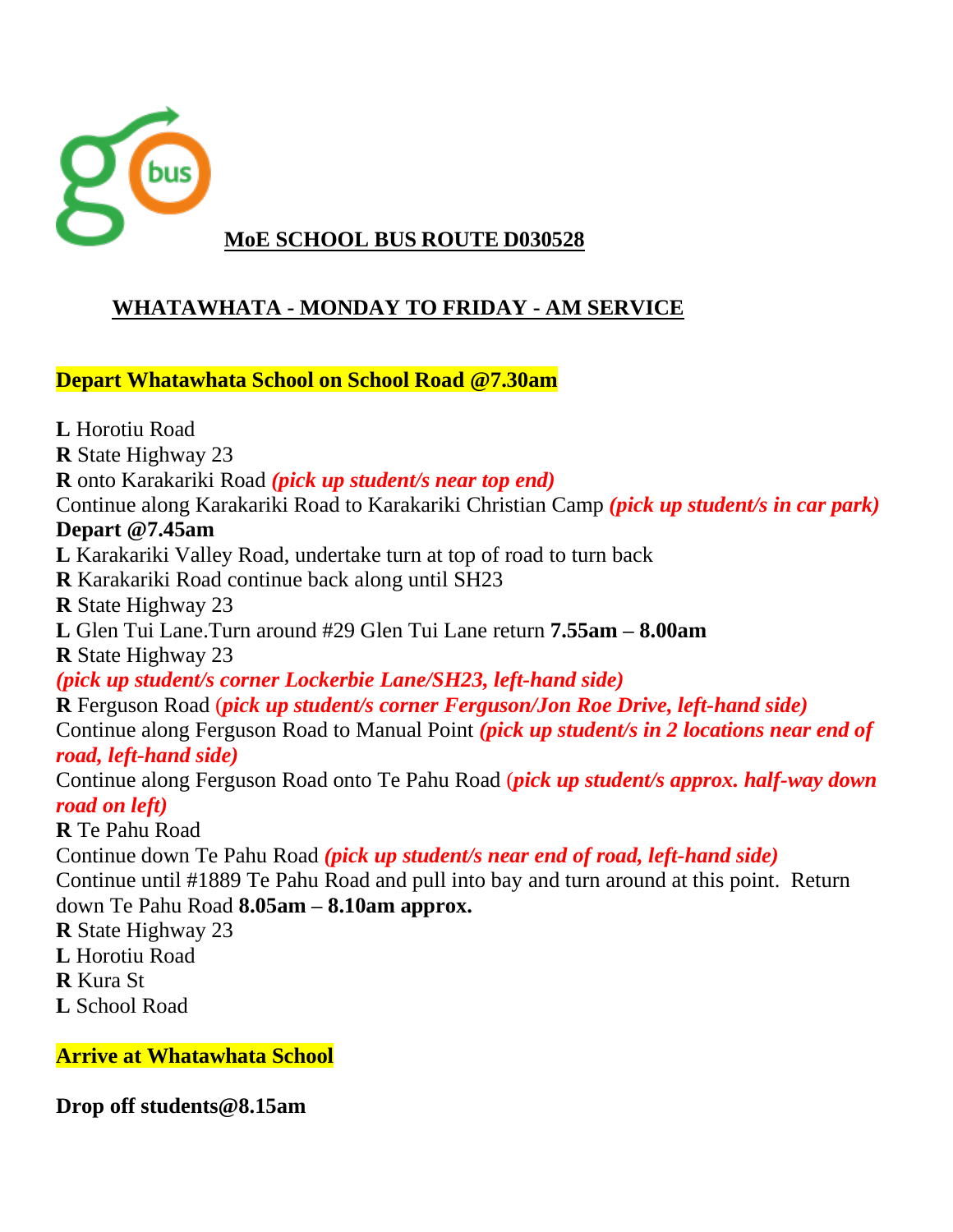

# **WHATAWHATA - MONDAY TO FRIDAY - PM SERVICE**

**Depart Whatawhata School on School Road@ 14:40pm**

**L** Horotiu Road **R** State Highway 23 **R** onto Karakariki Road Continue along Karakariki Road to Karakariki Christian Camp **Depart @14.55pm approx. L** Karakariki Valley Road, undertake turn at top of road to turn back **R** Karakariki Road continue back along until SH23 **R** State Highway 23 **L** Glen Tui Lane. Turn around @ #29 Glen Tui Lane return **15.05pm – 15.10pm approx. R** State Highway 23 **R** Ferguson Road Continue along Ferguson Road to Manual Point Continue along Ferguson Road onto Te Pahu Road **R** Te Pahu Road Continue down Te Pahu Road Continue until #1889 Te Pahu Road and pull into bay and turn around at this point. Return down Te Pahu Road **15.15pm -15.20pm approx. R** State Highway 23 **L** Horotiu Road **R** Kura St **L** School Road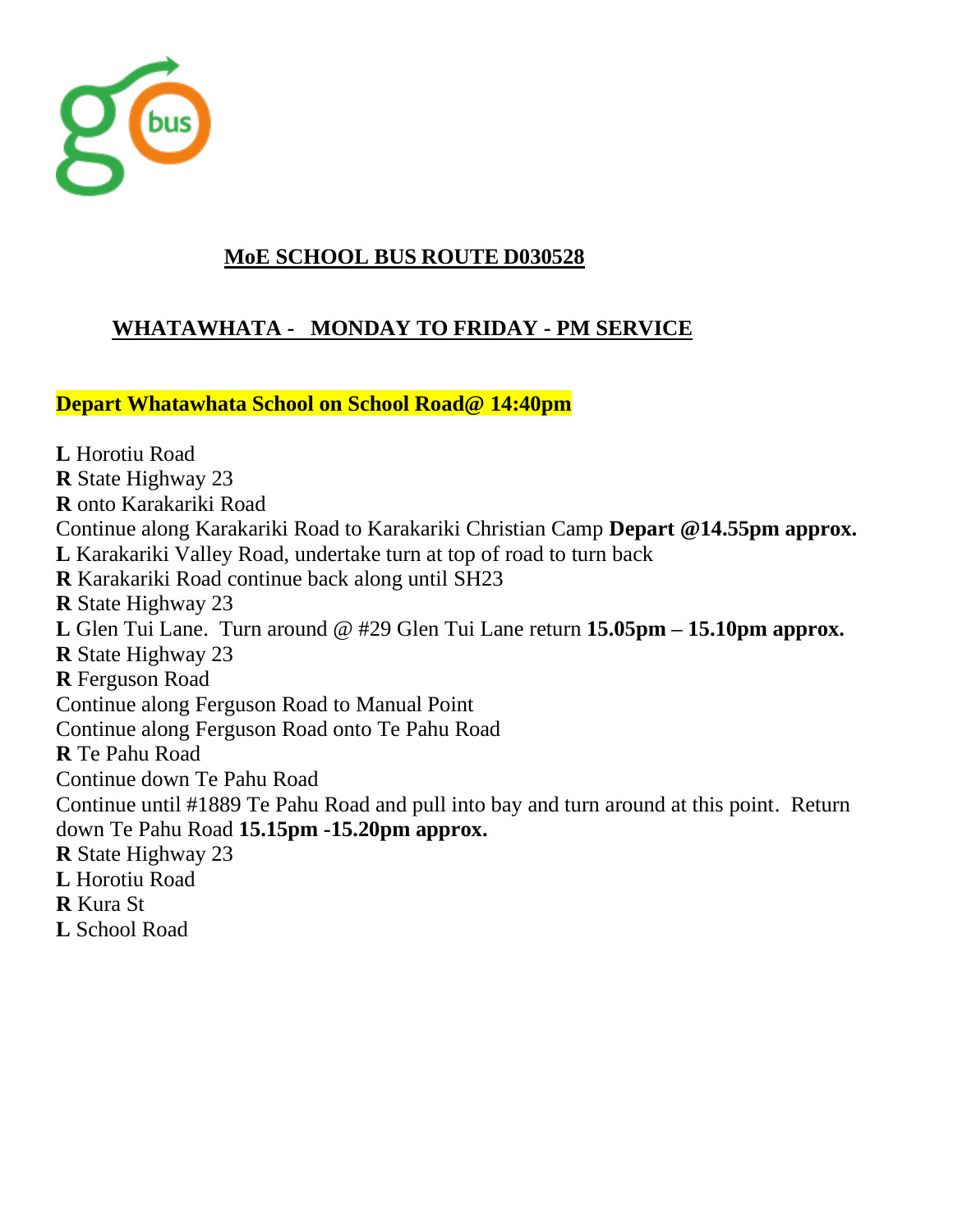

# **WHATAWHATA - MONDAY TO FRIDAY - AM SERVICE**

**Depart Whatawhata School on School Road @7.40am**

**Pick up points might change or have additional ones for 2022**

**R** Mason Road **R** State Highway 23 **L** Kakaramea Road **R** Higginson Road Continue through onto Eyre Road **7.45am – 7.50am approx.** Turnaround @ #71 Eyre Road Continue back down Eyre Road Continue through onto Higginson Road **L** Kakaramea Road **R** State Highway 23/Whatawhata Road **R** Howden Road **R** Rowe Road **8.00am – 8.05am approx. R** Bowman Road **L** State Highway 23/Whatawhata Road **R** Mason Road **L** School Road

**Arrive at Whatawhata School and offload on left-hand side of school**

**Drop off students@8.15am**